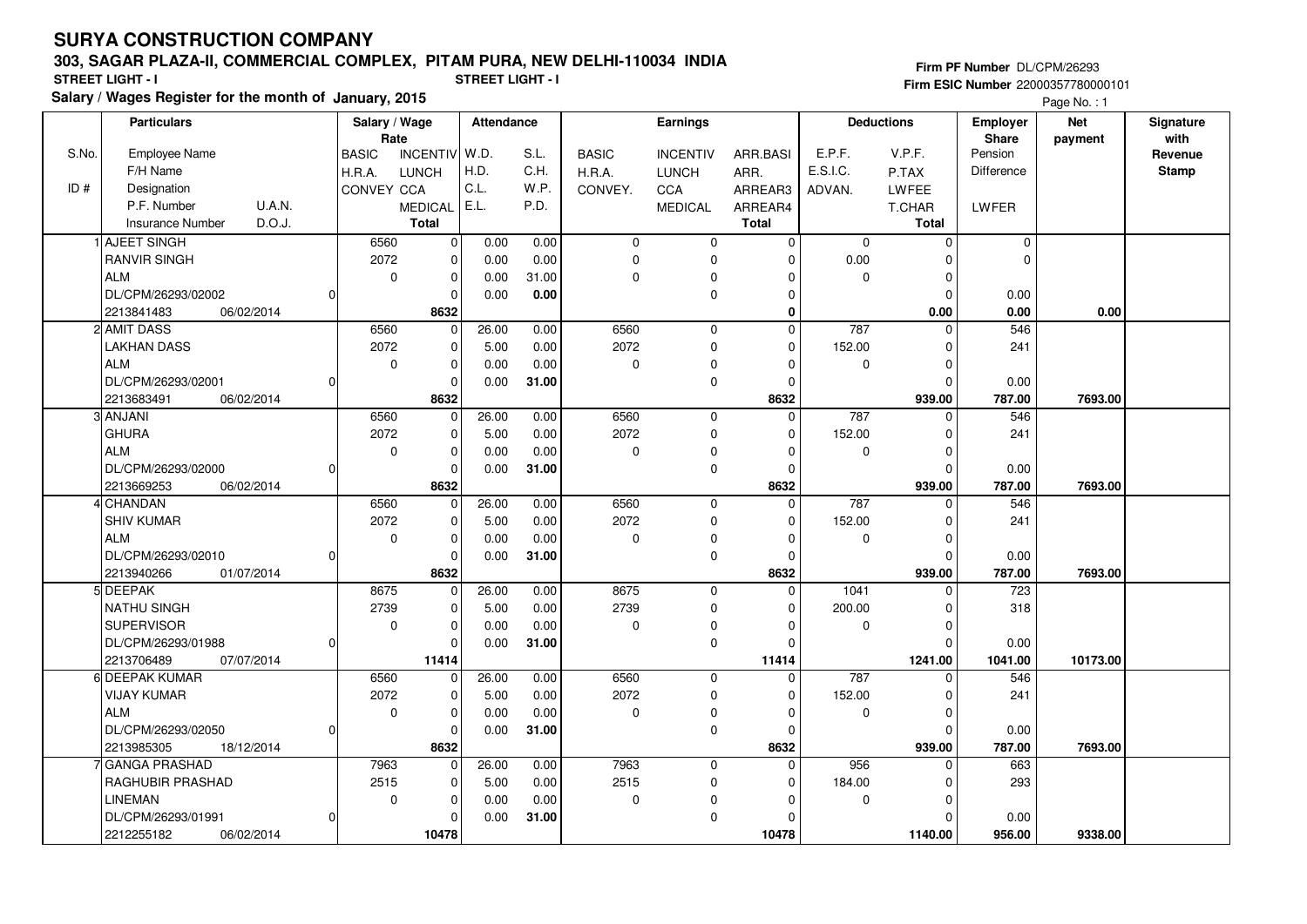#### **303, SAGAR PLAZA-II, COMMERCIAL COMPLEX, PITAM PURA, NEW DELHI-110034 INDIA**

**Salary / Wages Register for the month of January, 2015 STREET LIGHT - I STREET LIGHT - I**

**Firm PF Number** DL/CPM/26293 **Firm ESIC Number** 22000357780000101

Page No.: 2

|       | <b>Particulars</b>                | Salary / Wage                   |             | Attendance |       | Earnings     |                 |              | <b>Deductions</b> |              | <b>Employer</b> | <b>Net</b> | Signature |
|-------|-----------------------------------|---------------------------------|-------------|------------|-------|--------------|-----------------|--------------|-------------------|--------------|-----------------|------------|-----------|
|       |                                   | Rate                            |             |            |       |              |                 |              |                   |              | Share           | payment    | with      |
| S.No. | Employee Name                     | <b>INCENTIV</b><br><b>BASIC</b> |             | W.D.       | S.L.  | <b>BASIC</b> | <b>INCENTIV</b> | ARR.BASI     | E.P.F.            | V.P.F.       | Pension         |            | Revenue   |
|       | F/H Name                          | H.R.A.<br>LUNCH                 |             | H.D.       | C.H.  | H.R.A.       | <b>LUNCH</b>    | ARR.         | E.S.I.C.          | P.TAX        | Difference      |            | Stamp     |
| ID#   | Designation                       | CONVEY CCA                      |             | C.L.       | W.P.  | CONVEY.      | <b>CCA</b>      | ARREAR3      | ADVAN.            | LWFEE        |                 |            |           |
|       | P.F. Number<br><b>U.A.N.</b>      | <b>MEDICAL</b>                  |             | E.L.       | P.D.  |              | <b>MEDICAL</b>  | ARREAR4      |                   | T.CHAR       | LWFER           |            |           |
|       | D.O.J.<br><b>Insurance Number</b> | <b>Total</b>                    |             |            |       |              |                 | <b>Total</b> |                   | <b>Total</b> |                 |            |           |
|       | 8 GOKUL PARSHAD                   | 6560                            | $\mathbf 0$ | 26.00      | 0.00  | 6560         | 0               | $\mathbf 0$  | 787               | $\mathbf 0$  | 546             |            |           |
|       | JAGDISH PARSHAD                   | 2072                            | $\mathbf 0$ | 5.00       | 0.00  | 2072         | 0               | 0            | 152.00            | 0            | 241             |            |           |
|       | <b>ALM</b>                        | $\mathbf 0$                     | $\mathbf 0$ | 0.00       | 0.00  | 0            | $\Omega$        | $\Omega$     | $\Omega$          | $\Omega$     |                 |            |           |
|       | DL/CPM/26293/01999                |                                 | $\Omega$    | 0.00       | 31.00 |              | $\mathbf 0$     | $\Omega$     |                   | $\Omega$     | 0.00            |            |           |
|       | 06/02/2014<br>2213669244          |                                 | 8632        |            |       |              |                 | 8632         |                   | 939.00       | 787.00          | 7693.00    |           |
|       | 9 GOPAL KRISHAN GUPTA             | 7963                            | 0           | 24.00      | 0.00  | 7449         | $\mathsf 0$     | $\Omega$     | 894               | 0            | 621             |            |           |
|       | RAMESH CHAND                      | 2515                            | $\Omega$    | 5.00       | 0.00  | 2353         | $\mathbf 0$     | $\Omega$     | 172.00            | $\Omega$     | 273             |            |           |
|       | <b>LINEMAN</b>                    | $\mathbf 0$                     | $\mathbf 0$ | 0.00       | 2.00  | 0            | $\mathbf 0$     | $\Omega$     | $\mathbf 0$       | $\mathbf 0$  |                 |            |           |
|       | DL/CPM/26293/02009                |                                 | 0           | 0.00       | 29.00 |              | $\mathbf 0$     | $\Omega$     |                   | $\mathbf 0$  | 0.00            |            |           |
|       | 2213247026<br>17/04/2014          |                                 | 10478       |            |       |              |                 | 9802         |                   | 1066.00      | 894.00          | 8736.00    |           |
|       | 10 JAGJEEVAN RAM                  | 8675                            | 0           | 26.00      | 0.00  | 8675         | $\mathbf 0$     | $\mathbf 0$  | 1041              | $\mathbf 0$  | 723             |            |           |
|       | LT SHYAM LAL                      | 2739                            | $\Omega$    | 5.00       | 0.00  | 2739         | $\mathbf 0$     | $\Omega$     | 200.00            | $\mathbf 0$  | 318             |            |           |
|       | <b>SUPERVISOR</b>                 | 0                               | $\mathbf 0$ | 0.00       | 0.00  | 0            | 0               | $\Omega$     | 0                 | $\mathbf 0$  |                 |            |           |
|       | DL/CPM/26293/01990                |                                 | $\mathbf 0$ | 0.00       | 31.00 |              | $\mathbf 0$     | $\Omega$     |                   | $\Omega$     | 0.00            |            |           |
|       | 2211859480<br>06/02/2014          |                                 | 11414       |            |       |              |                 | 11414        |                   | 1241.00      | 1041.00         | 10173.00   |           |
|       | 11 JUNG BAHADUR                   | 7963                            | 0           | 26.00      | 0.00  | 7963         | $\mathbf 0$     | $\Omega$     | 956               | $\mathbf 0$  | 663             |            |           |
|       | MANGROO SAROJ                     | 2515                            | $\Omega$    | 5.00       | 0.00  | 2515         | $\mathbf 0$     | $\Omega$     | 184.00            | $\Omega$     | 293             |            |           |
|       | LINEMAN                           | $\mathbf 0$                     | $\mathbf 0$ | 0.00       | 0.00  | 0            | 0               | $\Omega$     | $\mathbf 0$       | $\mathbf 0$  |                 |            |           |
|       | DL/CPM/26293/02004                |                                 | $\Omega$    | 0.00       | 31.00 |              | $\mathbf 0$     | $\Omega$     |                   | $\Omega$     | 0.00            |            |           |
|       | 2213605623<br>06/02/2014          |                                 | 10478       |            |       |              |                 | 10478        |                   | 1140.00      | 956.00          | 9338.00    |           |
|       | 12 KISHAN LAL                     | 7963                            | $\Omega$    | 22.00      | 0.00  | 6936         | $\mathbf 0$     | $\Omega$     | 832               | $\Omega$     | 578             |            |           |
|       | <b>SITA RAM</b>                   | 2515                            | $\Omega$    | 5.00       | 0.00  | 2190         | 0               | $\Omega$     | 160.00            | $\Omega$     | 254             |            |           |
|       | <b>LINEMAN</b>                    | $\mathbf 0$                     | $\mathbf 0$ | 0.00       | 4.00  | 0            | 0               | $\Omega$     | 0                 | 0            |                 |            |           |
|       | DL/CPM/26293/02008                |                                 | $\Omega$    | 0.00       | 27.00 |              | $\mathbf 0$     | $\Omega$     |                   | $\Omega$     | 0.00            |            |           |
|       | 2213627265<br>04/04/2014          |                                 | 10478       |            |       |              |                 | 9126         |                   | 992.00       | 832.00          | 8134.00    |           |
|       | 13 MANOJ KUMAR                    | 6560                            | $\mathbf 0$ | 26.00      | 0.00  | 6560         | $\mathbf 0$     | $\Omega$     | 787               | 0            | 546             |            |           |
|       | <b>BALRAM</b>                     | 2072                            | 0           | 5.00       | 0.00  | 2072         | 0               | 0            | 152.00            | 0            | 241             |            |           |
|       | <b>ALM</b>                        | $\mathbf 0$                     | $\mathbf 0$ | 0.00       | 0.00  | 0            | $\Omega$        | $\Omega$     | $\mathbf 0$       | $\mathbf 0$  |                 |            |           |
|       | DL/CPM/26293/01992                |                                 | $\Omega$    | 0.00       | 31.00 |              | $\mathbf 0$     | $\Omega$     |                   | $\Omega$     | 0.00            |            |           |
|       | 06/02/2014<br>2212469466          |                                 | 8632        |            |       |              |                 | 8632         |                   | 939.00       | 787.00          | 7693.00    |           |
|       | 14 NARESH                         | 6560                            | $\Omega$    | 26.00      | 0.00  | 6560         | $\pmb{0}$       | $\Omega$     | 787               | $\Omega$     | 546             |            |           |
|       | LT. KESHA                         | 2072                            | $\mathbf 0$ | 5.00       | 0.00  | 2072         | $\mathbf 0$     | $\mathbf 0$  | 152.00            | $\mathbf 0$  | 241             |            |           |
|       | <b>ALM</b>                        | $\mathbf 0$                     | $\mathbf 0$ | 0.00       | 0.00  | 0            | 0               | $\Omega$     | 0                 | $\mathbf 0$  |                 |            |           |
|       | DL/CPM/26293/01998                |                                 | $\Omega$    | 0.00       | 31.00 |              | $\mathbf 0$     | $\Omega$     |                   | $\mathbf 0$  | 0.00            |            |           |
|       | 2213650865<br>06/02/2014          |                                 | 8632        |            |       |              |                 | 8632         |                   | 939.00       | 787.00          | 7693.00    |           |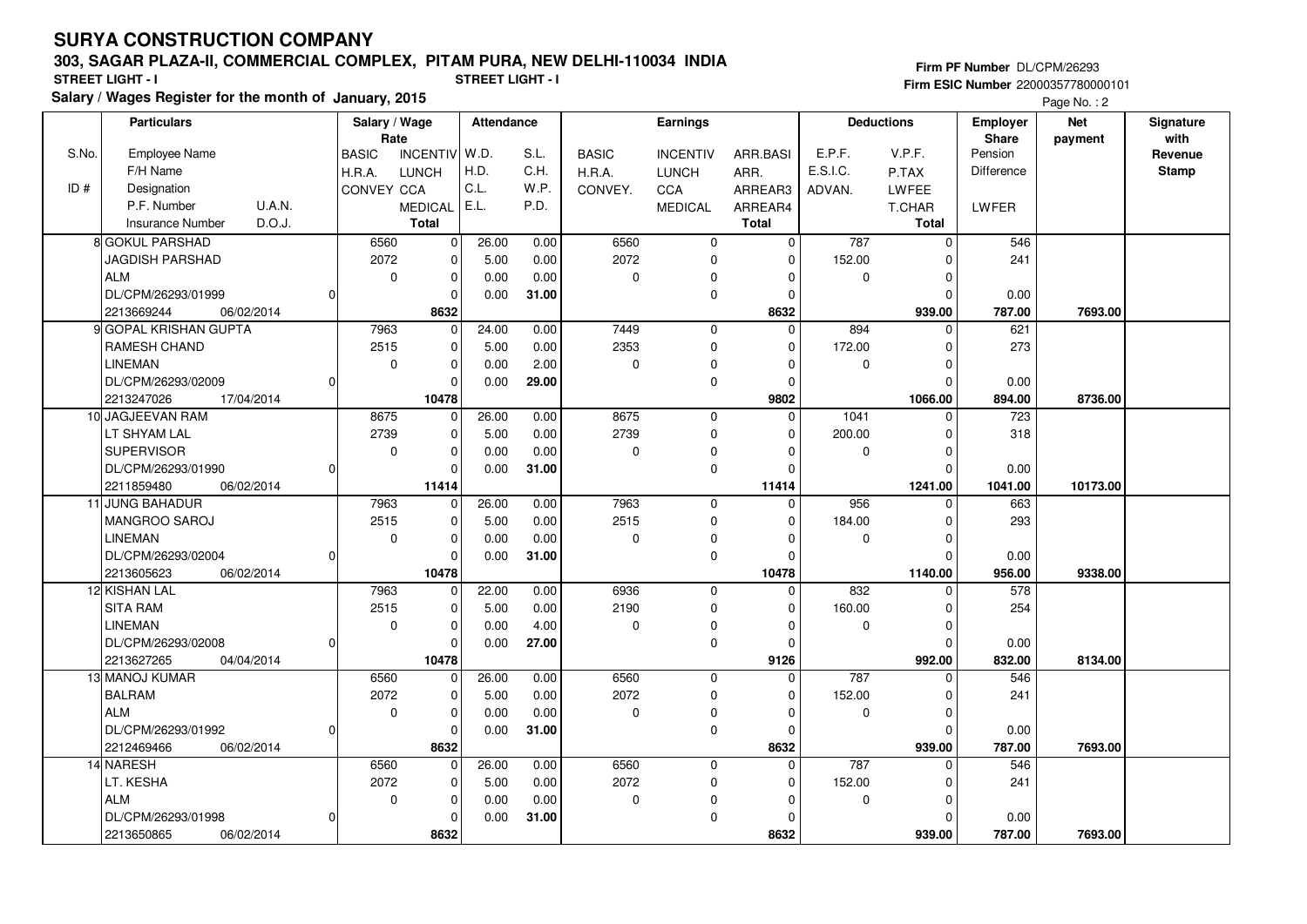#### **303, SAGAR PLAZA-II, COMMERCIAL COMPLEX, PITAM PURA, NEW DELHI-110034 INDIA**

**Salary / Wages Register for the month of January, 2015 STREET LIGHT - I STREET LIGHT - I**

**Firm PF Number** DL/CPM/26293 **Firm ESIC Number** 22000357780000101

Page No. : 3

|       | <b>Particulars</b>                |          | Salary / Wage<br>Rate |                         | <b>Attendance</b> |       | Earnings     |                 |              |          | <b>Deductions</b> | Employer<br><b>Share</b> | <b>Net</b> | Signature<br>with |
|-------|-----------------------------------|----------|-----------------------|-------------------------|-------------------|-------|--------------|-----------------|--------------|----------|-------------------|--------------------------|------------|-------------------|
| S.No. | <b>Employee Name</b>              |          | <b>BASIC</b>          | INCENTIV W.D.           |                   | S.L.  | <b>BASIC</b> | <b>INCENTIV</b> | ARR.BASI     | E.P.F.   | V.P.F.            | Pension                  | payment    | Revenue           |
|       | F/H Name                          |          | H.R.A.                | <b>LUNCH</b>            | H.D.              | C.H.  | H.R.A.       | <b>LUNCH</b>    | ARR.         | E.S.I.C. | P.TAX             | Difference               |            | <b>Stamp</b>      |
| ID#   | Designation                       |          | <b>CONVEY CCA</b>     |                         | C.L.              | W.P.  | CONVEY.      | <b>CCA</b>      | ARREAR3      | ADVAN.   | <b>LWFEE</b>      |                          |            |                   |
|       | U.A.N.<br>P.F. Number             |          |                       | <b>MEDICAL</b>          | E.L.              | P.D.  |              | <b>MEDICAL</b>  | ARREAR4      |          | T.CHAR            | LWFER                    |            |                   |
|       | D.O.J.<br><b>Insurance Number</b> |          |                       | <b>Total</b>            |                   |       |              |                 | <b>Total</b> |          | Total             |                          |            |                   |
|       | 15 PRATAP                         |          | 7963                  | $\overline{\mathbf{0}}$ | 18.00             | 0.00  | 5651         | $\mathbf 0$     | 0            | 678      | $\mathbf 0$       | 471                      |            |                   |
|       | <b>KESHA</b>                      |          | 2515                  | $\pmb{0}$               | 4.00              | 0.00  | 1785         | 0               | $\Omega$     | 131.00   | $\Omega$          | 207                      |            |                   |
|       | <b>LINEMAN</b>                    |          | $\mathbf 0$           | $\overline{0}$          | 0.00              | 9.00  | 0            | $\mathbf 0$     | $\Omega$     | 0        | $\mathbf 0$       |                          |            |                   |
|       | DL/CPM/26293/01993                | 0        |                       | 0                       | 0.00              | 22.00 |              | $\mathbf 0$     | $\Omega$     |          | $\Omega$          | 0.00                     |            |                   |
|       | 2212469469<br>06/02/2014          |          |                       | 10478                   |                   |       |              |                 | 7436         |          | 809.00            | 678.00                   | 6627.00    |                   |
|       | 16 PUSHPENDAR KUMAR               |          | 6560                  | 0                       | 26.00             | 0.00  | 6560         | $\mathbf 0$     | 0            | 787      | 0                 | 546                      |            |                   |
|       | LT. AMAR LAL                      |          | 2072                  | $\pmb{0}$               | 5.00              | 0.00  | 2072         | $\mathbf 0$     | $\Omega$     | 152.00   | $\Omega$          | 241                      |            |                   |
|       | <b>ALM</b>                        |          | $\mathbf 0$           | $\Omega$                | 0.00              | 0.00  | 0            | $\pmb{0}$       | $\Omega$     | 0        | $\Omega$          |                          |            |                   |
|       | DL/CPM/26293/02006                | $\Omega$ |                       | 0                       | 0.00              | 31.00 |              | $\mathbf 0$     | $\Omega$     |          | $\Omega$          | 0.00                     |            |                   |
|       | 2213912913<br>04/04/2014          |          |                       | 8632                    |                   |       |              |                 | 8632         |          | 939.00            | 787.00                   | 7693.00    |                   |
|       | 17 RAJESH KUMAR                   |          | 7963                  | $\pmb{0}$               | 25.00             | 0.00  | 7706         | $\mathbf 0$     | $\Omega$     | 925      | $\Omega$          | 642                      |            |                   |
|       | <b>DUDH NATH</b>                  |          | 2515                  | $\overline{0}$          | 5.00              | 0.00  | 2434         | $\mathbf 0$     | $\Omega$     | 178.00   | $\Omega$          | 283                      |            |                   |
|       | <b>LINEMAN</b>                    |          | $\mathbf 0$           | $\mathbf 0$             | 0.00              | 1.00  | 0            | 0               | $\Omega$     | 0        | $\mathbf 0$       |                          |            |                   |
|       | DL/CPM/26293/01987                | O        |                       | 0                       | 0.00              | 30.00 |              | $\mathbf 0$     | 0            |          | $\Omega$          | 0.00                     |            |                   |
|       | 2211859473<br>06/02/2014          |          |                       | 10478                   |                   |       |              |                 | 10140        |          | 1103.00           | 925.00                   | 9037.00    |                   |
|       | 18 RAJESH KUMAR                   |          | 7963                  | $\mathbf 0$             | 26.00             | 0.00  | 7963         | $\mathbf 0$     | $\Omega$     | 956      | $\Omega$          | 663                      |            |                   |
|       | <b>GURU PRASAD</b>                |          | 2515                  | $\mathbf 0$             | 5.00              | 0.00  | 2515         | $\mathbf 0$     | $\Omega$     | 184.00   | $\Omega$          | 293                      |            |                   |
|       | <b>LINEMAN</b>                    |          | $\mathbf 0$           | 0                       | 0.00              | 0.00  | 0            | 0               | $\Omega$     | 0        | $\Omega$          |                          |            |                   |
|       | DL/CPM/26293/01997                | $\Omega$ |                       | $\Omega$                | 0.00              | 31.00 |              | $\mathbf 0$     | $\Omega$     |          | $\Omega$          | 0.00                     |            |                   |
|       | 2213134246<br>06/02/2014          |          |                       | 10478                   |                   |       |              |                 | 10478        |          | 1140.00           | 956.00                   | 9338.00    |                   |
|       | 19 RAM KISHOR                     |          | 7963                  | $\mathbf 0$             | 26.00             | 0.00  | 7963         | $\mathbf 0$     | $\Omega$     | 956      | $\Omega$          | 663                      |            |                   |
|       | SUNDER LAL                        |          | 2515                  | 0                       | 5.00              | 0.00  | 2515         | 0               | $\Omega$     | 184.00   | $\Omega$          | 293                      |            |                   |
|       | <b>LINEMAN</b>                    |          | $\mathbf 0$           | $\pmb{0}$               | 0.00              | 0.00  | 0            | 0               | $\Omega$     | 0        | $\mathbf 0$       |                          |            |                   |
|       | DL/CPM/26293/01989                | $\Omega$ |                       | $\Omega$                | 0.00              | 31.00 |              | $\pmb{0}$       | $\Omega$     |          | $\Omega$          | 0.00                     |            |                   |
|       | 2211859474<br>06/02/2014          |          |                       | 10478                   |                   |       |              |                 | 10478        |          | 1140.00           | 956.00                   | 9338.00    |                   |
|       | 20 RAM RATAN                      |          | 8675                  | $\mathbf 0$             | 26.00             | 0.00  | 8675         | $\mathbf 0$     | $\Omega$     | 1041     | $\Omega$          | 723                      |            |                   |
|       | <b>DULARE LAL</b>                 |          | 2739                  | $\pmb{0}$               | 5.00              | 0.00  | 2739         | 0               | $\Omega$     | 200.00   | $\mathbf 0$       | 318                      |            |                   |
|       | <b>SUPERVISOR</b>                 |          | $\mathbf 0$           | $\mathbf 0$             | 0.00              | 0.00  | 0            | $\pmb{0}$       | $\Omega$     | 0        | $\Omega$          |                          |            |                   |
|       | DL/CPM/26293/01986                | $\Omega$ |                       | $\Omega$                | 0.00              | 31.00 |              | $\mathbf 0$     | O            |          | $\Omega$          | 0.00                     |            |                   |
|       | 2211685745<br>06/02/2014          |          |                       | 11414                   |                   |       |              |                 | 11414        |          | 1241.00           | 1041.00                  | 10173.00   |                   |
|       | 21 RAMJEET YADAV                  |          | 7963                  | 0                       | 26.00             | 0.00  | 7963         | $\mathbf 0$     | 0            | 956      | $\Omega$          | 663                      |            |                   |
|       | PHOOL CHAND YADAV                 |          | 2515                  | 0                       | 5.00              | 0.00  | 2515         | $\mathbf 0$     | $\Omega$     | 184.00   | $\mathbf 0$       | 293                      |            |                   |
|       | <b>LINEMAN</b>                    |          | 0                     | $\mathbf 0$<br>$\Omega$ | 0.00              | 0.00  | 0            | 0               | O            | 0        | $\Omega$          |                          |            |                   |
|       | DL/CPM/26293/01994                | $\Omega$ |                       |                         | 0.00              | 31.00 |              | $\mathbf 0$     | O            |          | $\Omega$          | 0.00                     |            |                   |
|       | 2212469476<br>06/02/2014          |          |                       | 10478                   |                   |       |              |                 | 10478        |          | 1140.00           | 956.00                   | 9338.00    |                   |